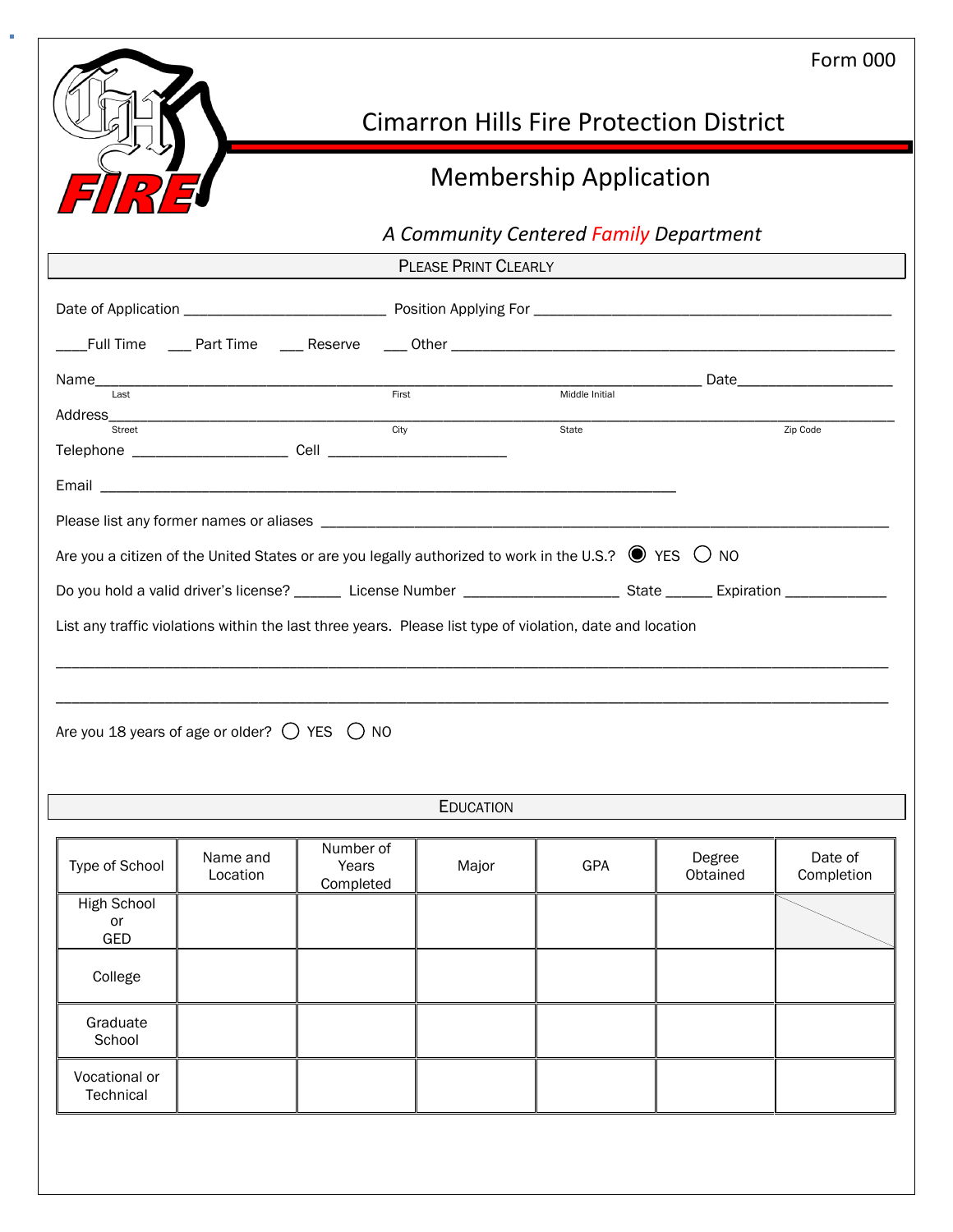|    |                                   | <b>EMPLOYMENT EXPERIENCE</b>                                                                                                                                                                                                                                    |
|----|-----------------------------------|-----------------------------------------------------------------------------------------------------------------------------------------------------------------------------------------------------------------------------------------------------------------|
|    | needed even if you submit resume. | List all of your current and previous positions (paid and unpaid) in chronological order starting with the most recent. Please<br>account for all periods of time including military service and any period of unemployment. Please attach additional sheets as |
|    |                                   |                                                                                                                                                                                                                                                                 |
|    |                                   |                                                                                                                                                                                                                                                                 |
|    |                                   |                                                                                                                                                                                                                                                                 |
|    |                                   |                                                                                                                                                                                                                                                                 |
|    |                                   |                                                                                                                                                                                                                                                                 |
|    |                                   |                                                                                                                                                                                                                                                                 |
|    |                                   |                                                                                                                                                                                                                                                                 |
|    |                                   |                                                                                                                                                                                                                                                                 |
| 2. |                                   |                                                                                                                                                                                                                                                                 |
|    |                                   |                                                                                                                                                                                                                                                                 |
|    |                                   |                                                                                                                                                                                                                                                                 |
|    | Last Supervisor/Title             | Phone Number _                                                                                                                                                                                                                                                  |
|    |                                   |                                                                                                                                                                                                                                                                 |
|    |                                   |                                                                                                                                                                                                                                                                 |
|    |                                   |                                                                                                                                                                                                                                                                 |
| 3. |                                   |                                                                                                                                                                                                                                                                 |
|    |                                   |                                                                                                                                                                                                                                                                 |
|    |                                   |                                                                                                                                                                                                                                                                 |
|    |                                   |                                                                                                                                                                                                                                                                 |
|    |                                   |                                                                                                                                                                                                                                                                 |
|    |                                   |                                                                                                                                                                                                                                                                 |
|    |                                   |                                                                                                                                                                                                                                                                 |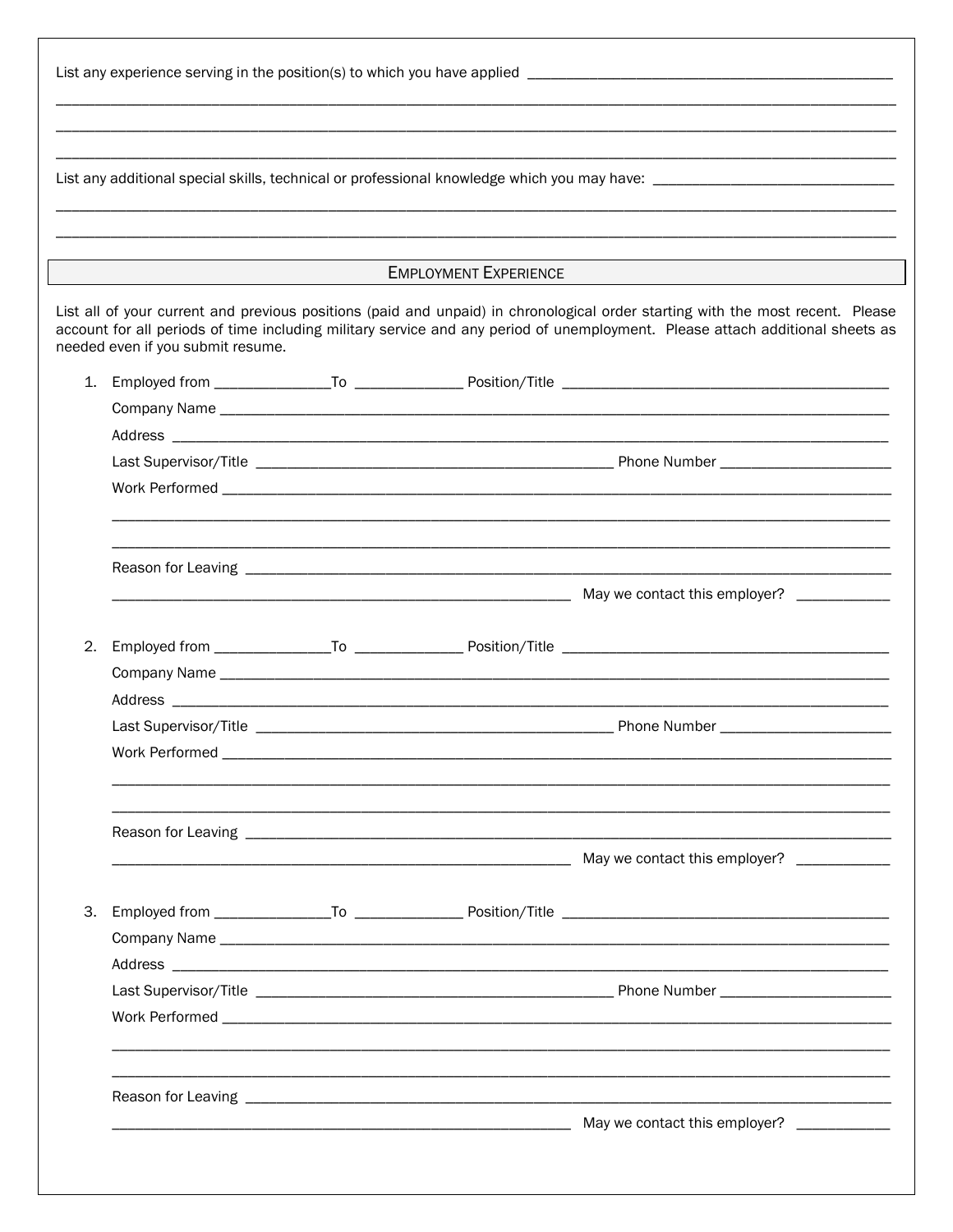| 5. |                                                                                              |                        |                                           |
|----|----------------------------------------------------------------------------------------------|------------------------|-------------------------------------------|
|    |                                                                                              |                        |                                           |
|    |                                                                                              |                        |                                           |
|    |                                                                                              |                        |                                           |
|    |                                                                                              |                        |                                           |
|    |                                                                                              |                        |                                           |
|    |                                                                                              |                        |                                           |
|    |                                                                                              |                        |                                           |
|    |                                                                                              |                        |                                           |
|    |                                                                                              |                        |                                           |
|    |                                                                                              |                        |                                           |
|    |                                                                                              |                        |                                           |
|    |                                                                                              |                        |                                           |
|    |                                                                                              |                        |                                           |
|    |                                                                                              |                        | May we contact this employer? ___________ |
|    |                                                                                              | <b>OTHER QUESTIONS</b> |                                           |
|    | Have you been given a job description? Yes __ No __                                          |                        |                                           |
|    | Do you understand the job requirements? Yes __ No __                                         |                        |                                           |
|    |                                                                                              |                        |                                           |
|    | Can you perform the job requirements with or without reasonable accommodation? Yes ___ No___ |                        |                                           |
|    |                                                                                              |                        |                                           |
|    |                                                                                              |                        |                                           |
|    |                                                                                              |                        |                                           |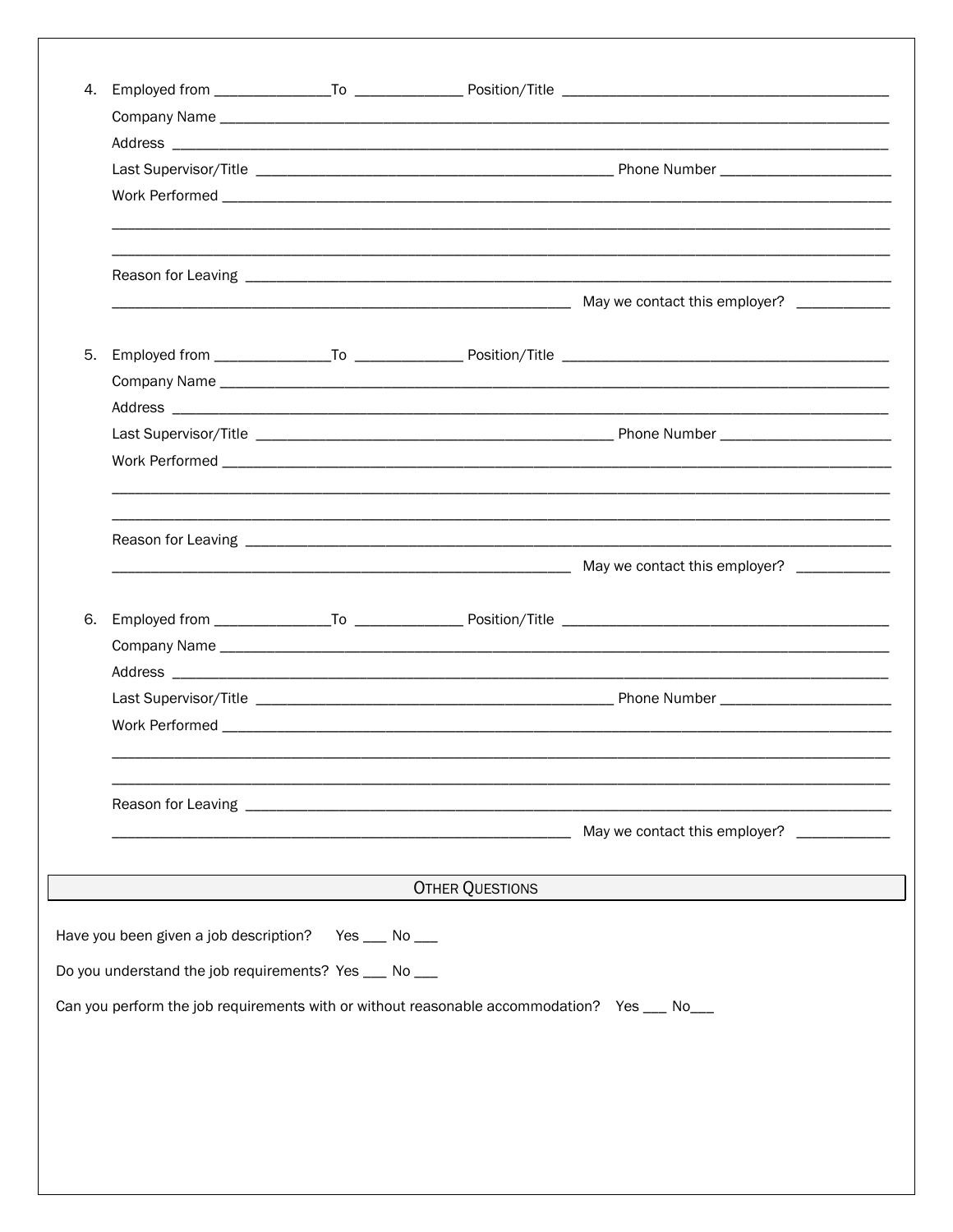## **REFERENCES**

Please list two professional references (other than those previously listed), and two personal references:

| NAME | PHONE | RELATIONSHIP |
|------|-------|--------------|
|      |       |              |
|      |       |              |
|      |       |              |
|      |       |              |

## **CERTIFICATIONS**

| <b>CERTIFICATION</b> | CERTIFICATE NUMBER | <b>EXPIRATION DATE</b> | CERTIFICATION LEVEL |
|----------------------|--------------------|------------------------|---------------------|
|                      |                    |                        |                     |
|                      |                    |                        |                     |
|                      |                    |                        |                     |
|                      |                    |                        |                     |
|                      |                    |                        |                     |
|                      |                    |                        |                     |
|                      |                    |                        |                     |
|                      |                    |                        |                     |
|                      |                    |                        |                     |
|                      |                    |                        |                     |